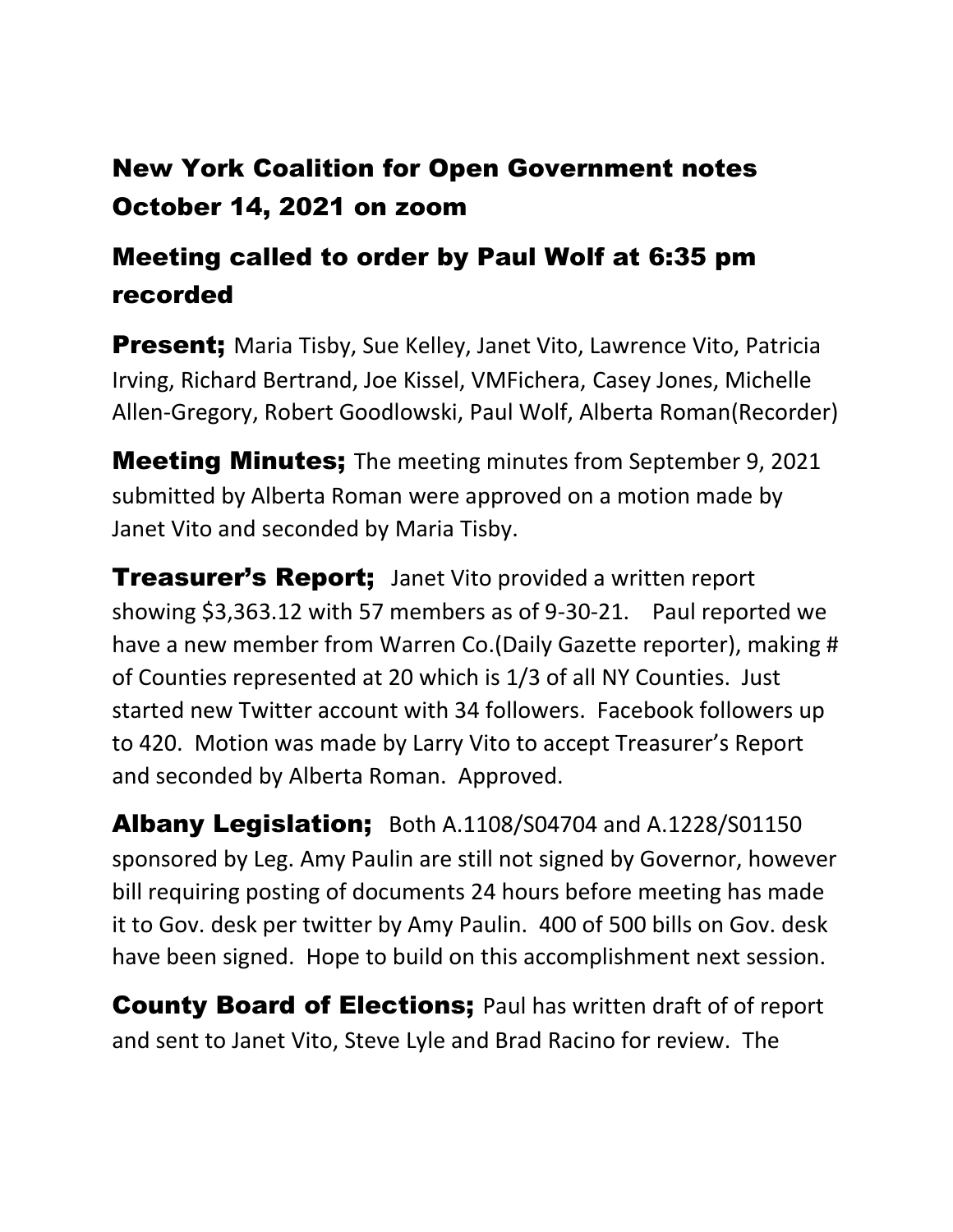report demonstrates a terrible lack of compliance with Open Meetings Law and FOIL requests. Polished report will be sent to members.

Let NY Vote Open Meeting Laws; Coalition of several organizations working on election issues. Looking at possible partnership on these issues. Interested in our report mentioned above.

Buffalo Bills Stadium Transparency; Unanimous passage of Resolution by Erie Co Legislature to have stadium study released to public. Resistant to have any public input. Must ask Committee Chair for permission to speak. Last time-2013- this was done with no public imput and little time for Legislative review. There is no space on agenda for public comment. Must be opportunity for public to be heard. Paul did press release on this subject. Got to speak despite much resistance and 3 public hearings to be held. Resolution tabled. Joe Kissel filed FOIL request on our behalf which was denied. We should appeal this. Our only position here is that public have informational transparency and input.

NY State Committee on Open Government; A lot of talk about reforming JCOPE-Joint Commission On Public Ethics. Sent out press release questioning Ex. Director selection during Cuomo Administration. She does not favor public speak at meetings. 11 appointments and 9 are controlled by Gov….seems like wrong people at the table…should be more citizen appointments.

Skaneateles School Board Executive Session; This issue came to light through Auburn Citizen Newspaper where reporter objected to Board going into executive session to fill empty, elected position where member resigned. Reporter spoke about law requiring open meeting for filling elected official position. Attorney stated the law is overturned and open meeting interpretation, only opinion.